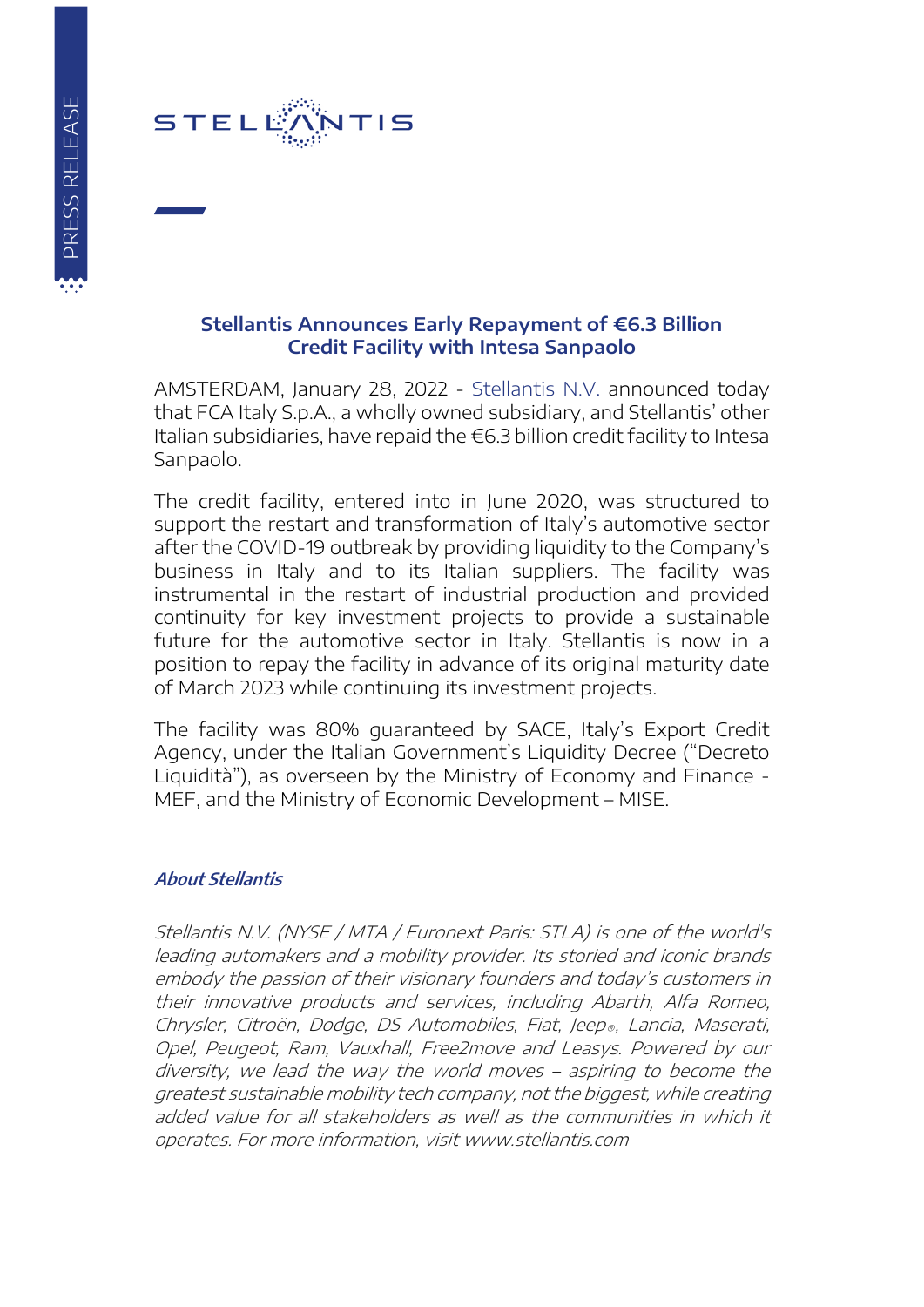







**For more information, contact:**

**Andrea PALLARD** +39 335 873 7298 – andrea.pallard@stellantis.com

**Claudio D'AMICO** +39 334 710 7828 – claudio.damico@stellantis.com

[communications@stellantis.com](mailto:communications@stellantis.com) www.stellantis.com